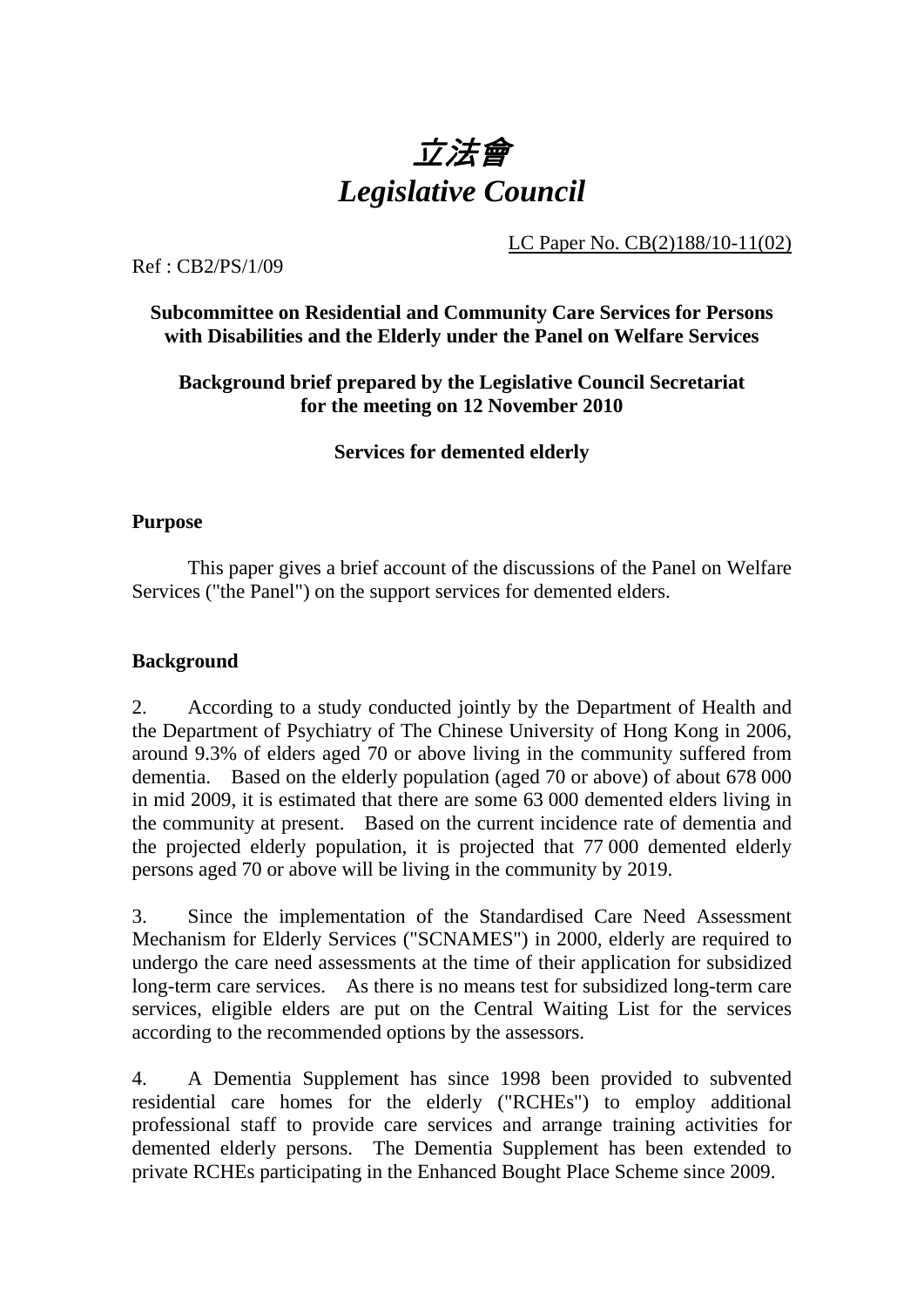# **Deliberations of the Panel**

#### Dedicated service units

5. At the meeting on 12 April 1999, the Panel was briefed on the Administration's proposal to provide dedicated service units in residential care homes and day care centres for demented elderly.

6. Members were advised that to cater for the special needs of the demented, the Social Welfare Department ("SWD") would conduct pilot projects to set up six dementia units in five subvented residential care homes and two day care centres to provide dedicated services for the care of dementia in either residential or day care settings. These dementia units would provide tailor-made training to enhance the functioning and independence of the demented as well as provide support and relief to carers. Referrals for other services would be arranged if necessary. The pilot projects were scheduled to commence in April 1999 for three years. In the three-year period, SWD would conduct mid-term and final evaluations to examine the cost-effectiveness of the projects and to determine the way forward.

7. Members were further advised that a new Dementia Supplement at about \$40,000 per elderly per year had been provided to subvented care and attention homes since November 1998 to employ additional staff to provide better care for 200 demented. A Working Group comprising medical and social work professionals and academics had been set up under the then Health and Welfare Bureau to review the services for the demented and to recommend areas for improvement. The Working Group would submit its Report to the Administration in mid 1999.

# Report of the Working Group on Dementia

8. At the meeting on 14 February 2000, the Panel was brief on the recommendations of the Report of the Working Group on Dementia of the Elderly Commission and the follow-up actions taken by the Administration. The Administration advised that it supported all the recommendations of the Report and had been actively considering and implementing measures to take these recommendations forward.

9. Pointing out that the Working Group recommended that the feasibility of setting up more special dementia units in residential care homes and day care centre as well as day respite service for the elderly should be examined, members enquired whether consideration would be given to setting up more dementia units. The Administration advised that SWD had commissioned The Chinese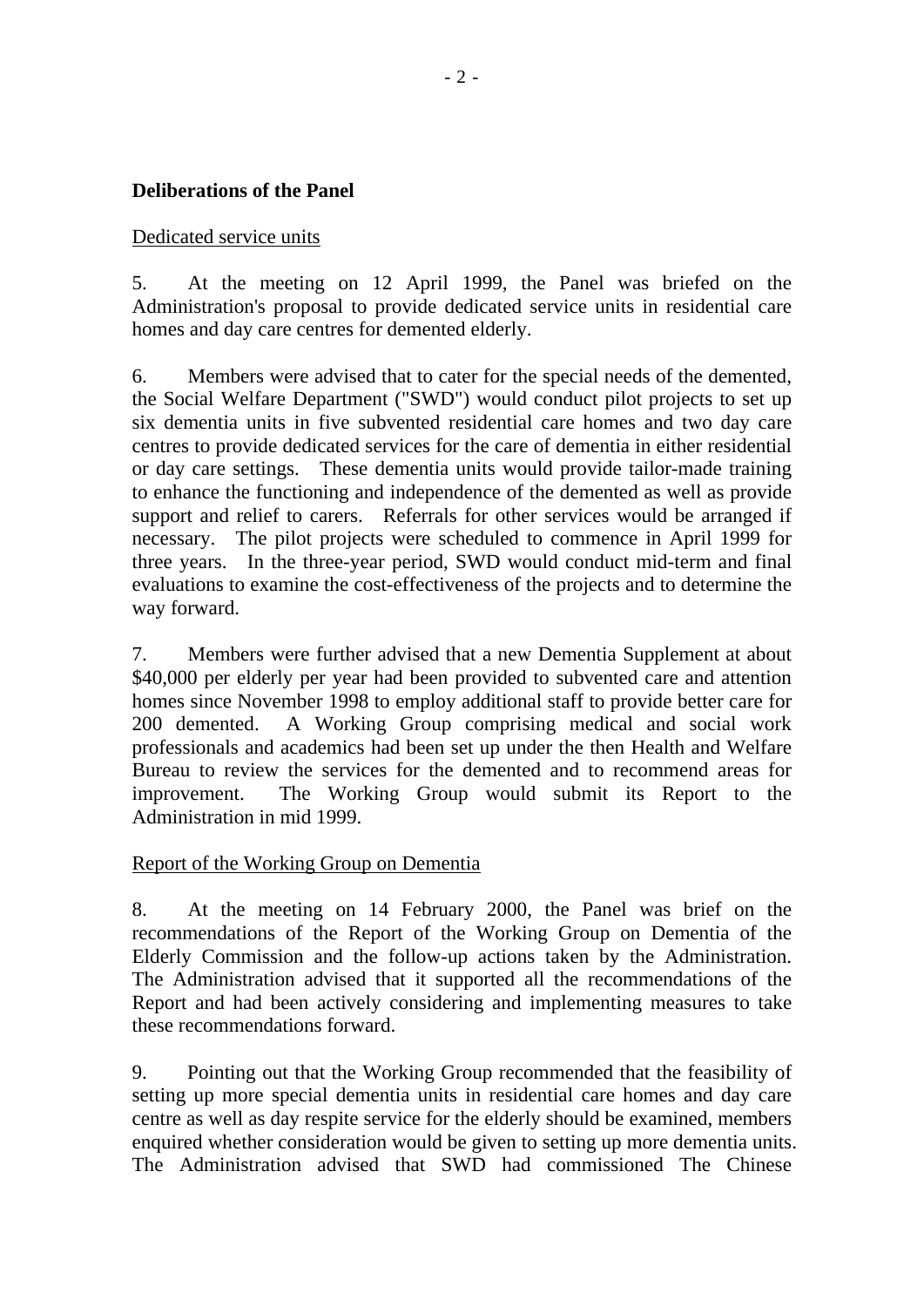University of Hong Kong to conduct a consultancy study to evaluate the effectiveness of the pilot projects of setting up dementia units in subvented residential care homes and day care centres to provide specific care services for the demented, and to recommend long-term operating mode of the services. The feasibility of setting up more special dementia units in residential care homes and day care centres would be examined upon completion of the evaluation study.

10. With regard to the recommendation for providing more day respite places for the demented elderly, the Administration advised that to provide temporary relief to carers, SWD had launched a three-year pilot scheme of providing 36 day respite places at 12 day care centres since July 1999. The centres were examining the effectiveness of the service and the future operation mode. SWD would take into account the results of the evaluation in considering whether to expand the service to other day care centres.

11. While the Panel has not discussed the evaluation of the three-year pilot projects on dementia units, members may wish to note that in the light of the outcome of the pilot projects, the objective of SWD is for demented elders to be served in an integrated manner with the provision of a continuum of services in one care facility meeting the needs at their different stages of care level and conditions, instead of segregation and fragmented provision of different specialized service units.

# Assessment tools on the impairment level

12. Some members were concerned whether the use of the assessment tool of SCNAMES could accurately assess the level of impairment of demented elders, having regard to the fact that SCNAMES would test the physical functioning of the elderly, but not their mental conditions.

13. The Administration advised that under SCNAMES, the applicants' impairment level was assessed according to their abilities in activities of daily living, physical functioning, communication, memory, behaviour and emotion as well as their health conditions. This set of tools was considered effective in assessing the actual conditions and care needs of people suffering from dementia.

# Latest development

14. As stated in its 2010-2011 Policy Address and Policy Agenda, the Administration will increase the amount of Dementia Supplement, and for the first time, provide Dementia Supplement to day care centres to enhance their support for patients.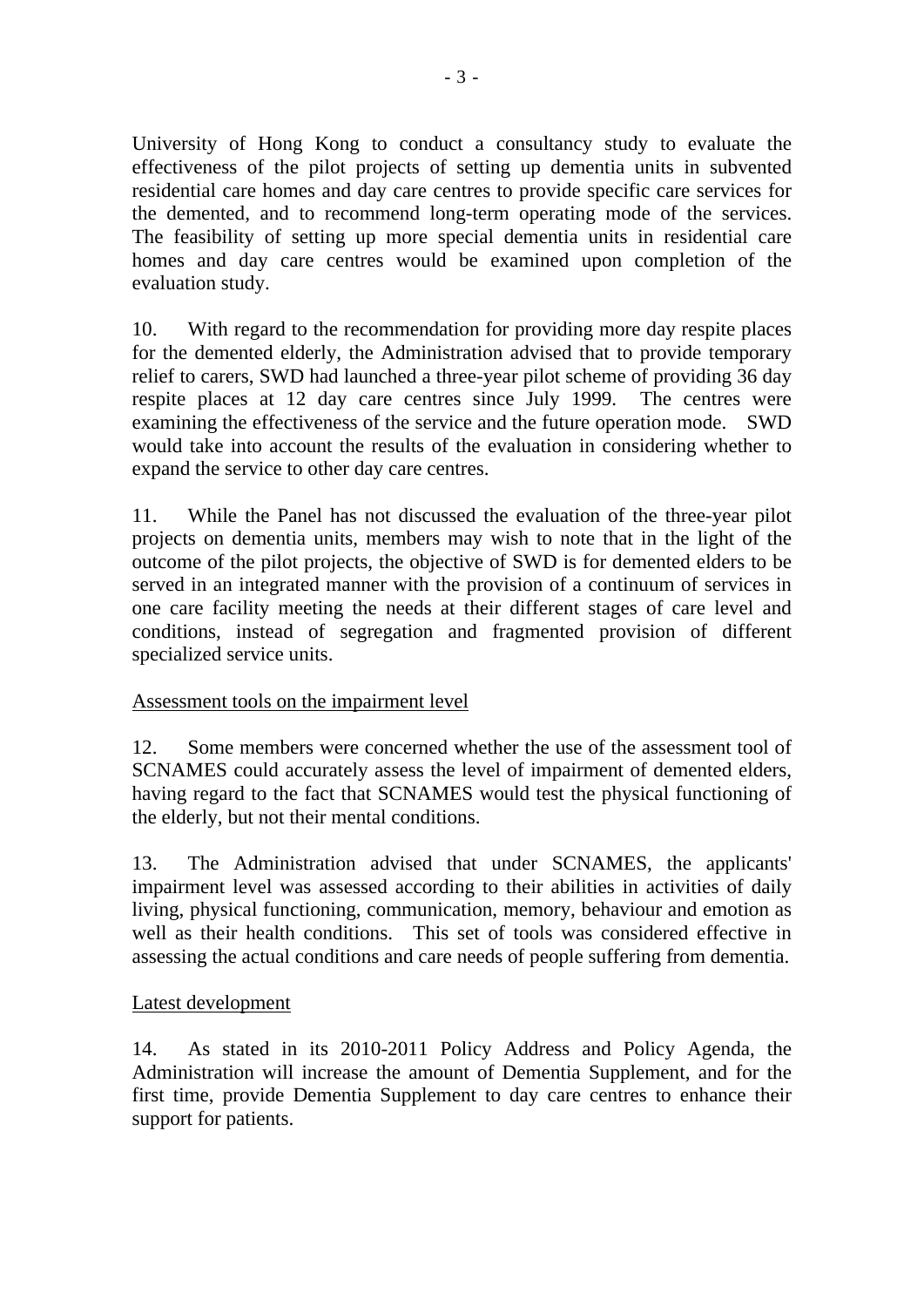#### **Questions raised at Council meeting**

15. Two questions relating to care services for demented elders were raised by Dr PAN Pey-chyou at the Council meetings on 13 January and 19 May 2010 respectively. The Administration's replies to the questions are in the **Appendix**.

# **Relevant papers**

16. Members are invited to access the LegCo website at http://www.legco.gov.hk to view the minutes and relevant papers of the meetings of Panel on 12 April 1999, 14 February 2000 and 6 February 2010.

Council Business Division 2 Legislative Council Secretariat 5 November 2010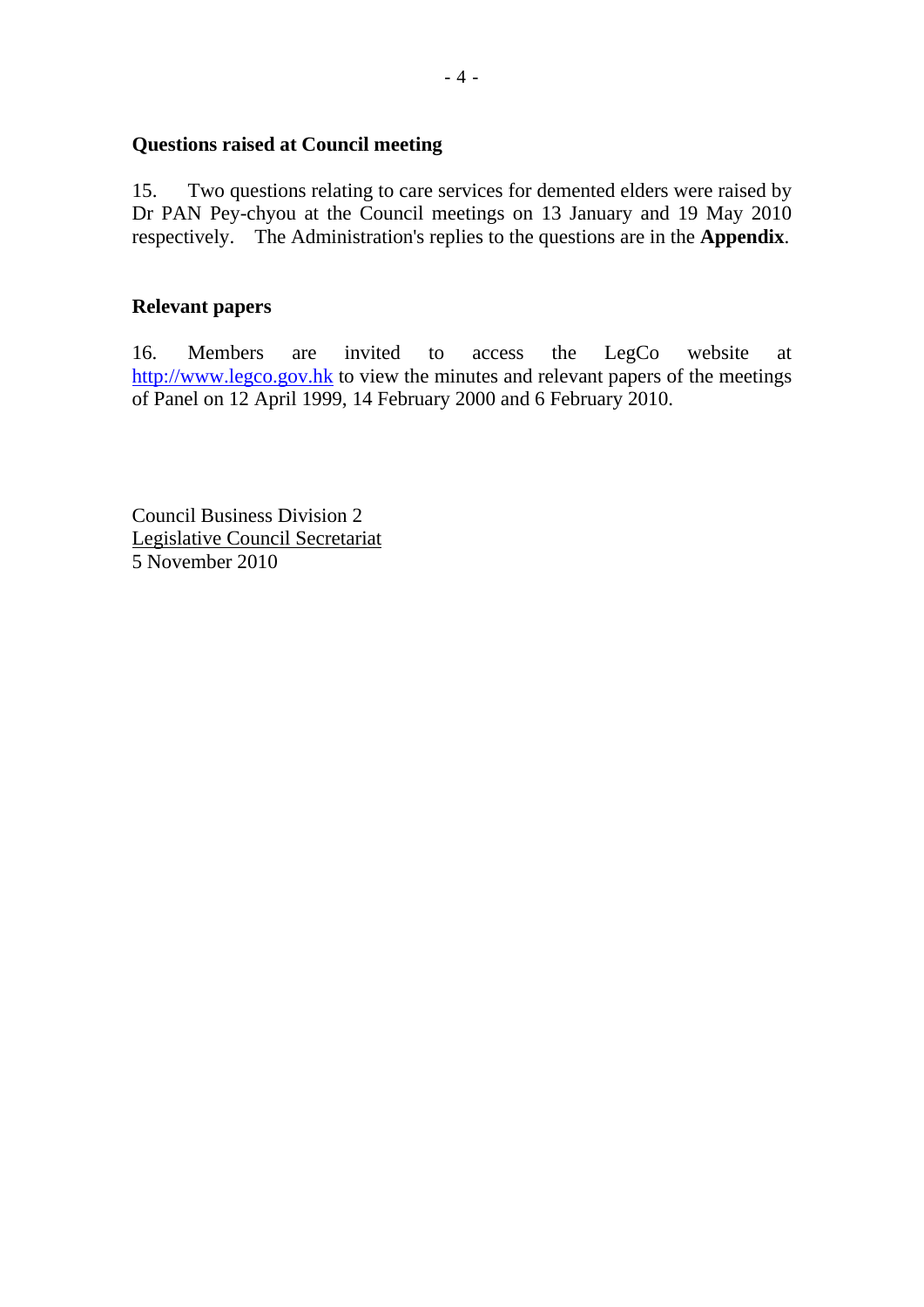#### Appendix

#### LEGISLATIVE COUNCIL - 13 January 2010

3997

plan to permit a 5% blend of biodiesel into existing motor vehicle fuel  $W_{\rho}$ understand that the Government already has a plan in place, but does it have a plan to collect all used cooking oil for central treatment in the long  $\hat{A}$ un?

SECRETARY FOR THE ENVIRONMENT (in Cantonese): President, if Member's question is about establishing an integrated facility for treating used cooking oil, similar to the one for treating food waste, I must say that we do not have such a plan now because the quantity of used cooking oil generated is less Moreover, there are already a few treatment plants for than that of food waste. used cooking oil, like the one newly established in the EcoPark which I have mentioned just now. However, I agree with Ms Miriam LAU in saying that if there is any spare capacity in the market, we can discuss what other work can be done.

PRESIDENT (in Cantonese): We have spent more than 21 minutes on this question. Fifth question.

#### **Assistance for Elderly People who Suffer from Dementia**

DR PAN PEY-CHYOU (in Cantonese): As the population is ageing, the 5. number of elderly people in Hong Kong keeps increasing and many of them suffer from chronic illnesses, with dementia (also known as "Alzheimer's Disease") being one of the diseases suffered by an increasing number of patients. In this connection, will the Government inform this Council:

whether the authorities have compiled statistics on the number of  $(a)$ dementia patients in Hong Kong and their age distribution in the past 10 years; and whether they have projected changes in the number of such patients in the next decade; if they have, of the outcome; if not, the reasons for that; whether the authorities will establish a database of dementia patients to facilitate more in-depth studies on the conditions of such patients and to enable them to receive assistance more expeditiously when they encounter accidents: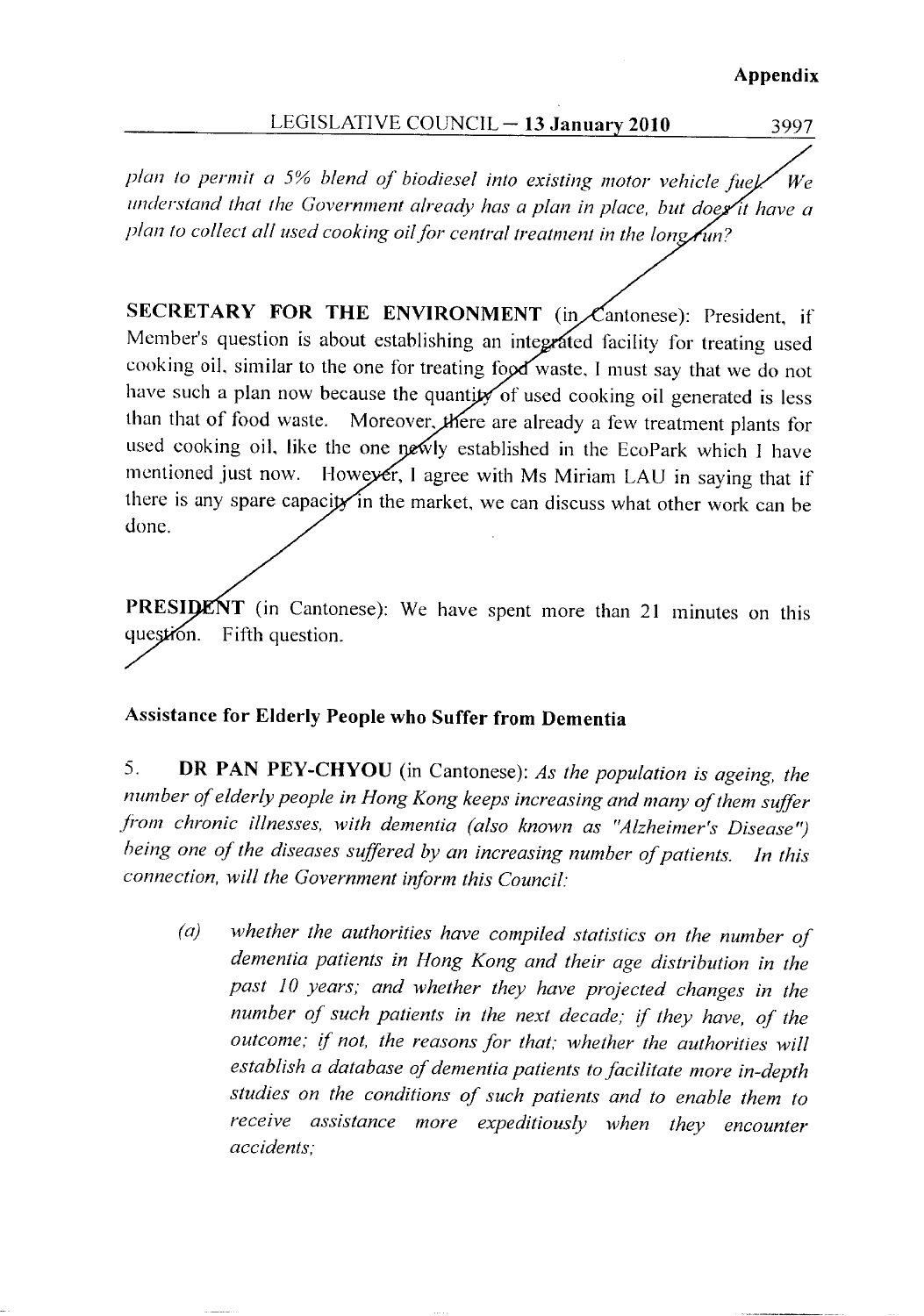#### LEGISLATIVE COUNCIL - 13 January 2010

3998

- $(b)$ of the respective average waiting time at present for elderly people suffering from dementia to be admitted to subsidized residential care homes for the elderly and day care centres as well as to receive government or subsidized outreach services; whether the authorities will draw up a waiting list specifically for them in order to minimize their waiting time as far as possible; and
- what support is provided at present to carers of dementia patients by  $\left( c\right)$ the authorities to reduce their mental and financial burden, and whether they will consider granting a "carer allowance" to those taking care of their family members who suffer from dementia, so as to alleviate their financial pressure?

SECRETARY FOR LABOUR AND WELFARE (in Cantonese): Like other developed economies, Hong Kong is facing the challenges of an ageing population. Hence, the Government has been allocating additional resources in recent years to enhance the care services for elderly persons, including the support for demented elderly persons and their carers. The Government's expenditure on elderly services has also increased from \$1.62 billion in 1997 to \$3.98 billion in this financial year (that is, 2009-2010), representing a rise of  $145%$ 

My reply to individual parts of Dr the Honourable PAN Pey-chyou's question is as follows:

According to a study conducted jointly by the Department of Health  $(a)$ (DH) and the Department of Psychiatry of The Chinese University of Hong Kong (CUHK) in 2006, around 9.3% of elderly persons aged 70 or above living in the community suffered from dementia. Based on the elderly population (aged 70 or above) of about 678 000 in mid-2009, it is estimated that some 63 000 demented elderly persons are living in the community at present.

According to the projection of the Census and Statistics Department, our elderly population aged 70 or above will reach 830 000 in 2019. Based on the current incidence rate of dementia, it is projected that 77 000 demented elderly persons aged 70 or above will be living in the community by 2019.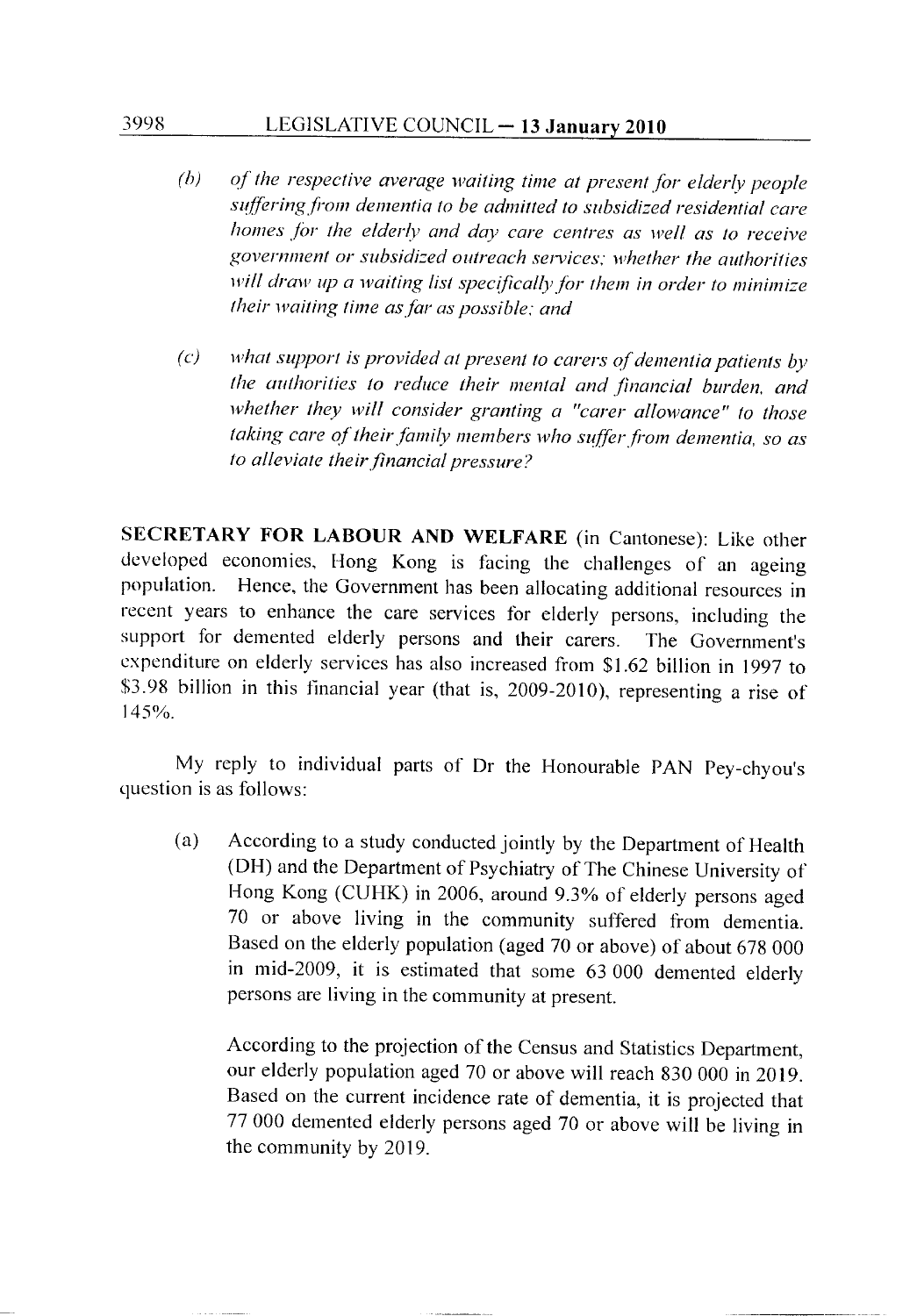For dementia patients who receive treatment at the service units of the Hospital Authority (HA), their information (including their conditions and treatment progress) will be captured in HA's Clinical Management System, and the health care practitioners concerned can retrieve the information for reference for medical purposes.

Since 2000, the Social Welfare Department (SWD) has been  $(b)$ implementing the Standardized Care Need Assessment Mechanism for Elderly Services (the Mechanism). Under the Mechanism, SWD adopts an internationally recognized assessment tool for assessing elderly persons' abilities in looking after themselves, their physical functioning, memory, communication skills, behaviour and emotion, health conditions, living environment and abilities in coping with their daily activities, and so on, and recommends appropriate care services to match the elderly persons' needs. Since this set of tools is effective in assessing the actual conditions and care needs of people suffering from dementia, we do not see the need for creating a separate waiting list for demented elderly persons.

At present, the Government provides a range of subsidized care services for dementia patients with long-term care needs. These services include residential care services, day care services and home-based care services. The waiting time is about 24 months, seven months and two months respectively.

The symptoms of dementia patients actually vary according to their conditions, and the differences can be substantial. Therefore, it is more important to provide the patients with a continuum of care services that suit their needs at different stages. At present, the subsidized elderly service units will draw up individual care plans for service users having regard to their health conditions and needs. The plans will be reviewed and updated regularly to cater for their changing health conditions.

In addition, we have made special arrangements for services frequently used by demented elderly persons. On residential care services, the Government provides a Dementia Supplement (DS) to all subvented residential care homes for the elderly (RCHEs) and private RCHEs participating in the Enhanced Bought Place Scheme. RCHEs can use it to employ additional professional staff to provide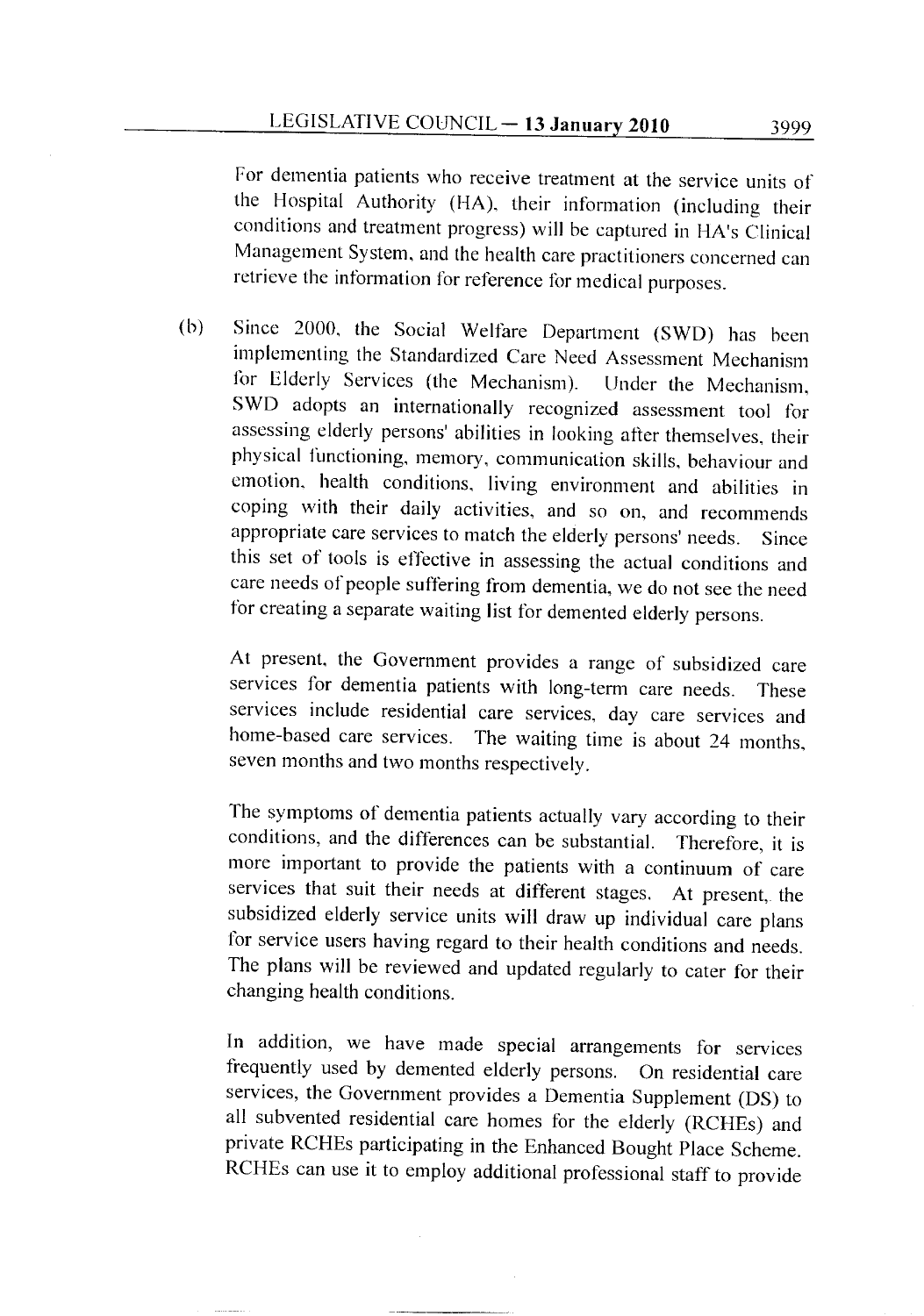care services and arrange training activities for demented elderly The allocation for DS amounts to \$42.5 million a year. persons.

At the same time, subsidized RCHEs and day care centres for the elderly will provide disease-specific training for demented elderly persons, including cognitive training, memory training, reality orientation and reminiscence therapy, and so on. These institutions will also provide a suitable environment so as to avoid exerting pressure (caused by noise or lighting, for instance) on demented elderly persons and offer a suitable level of stimulation (for example, using directional signs).

In addition to providing direct services to dementia patients, the Government has allocated resources to various service providers in recent years for improving the facilities of subsidized RCHEs and day care centres, such as installing anti-wandering systems and multi-sensory facilities, and so on. The Government also provides regularly a series of training programmes on caring for demented elderly persons for the staff of elderly service units (including social workers, nurses, occupational therapists, physiotherapists, care workers and home helpers, and so on), so as to enhance their knowledge of dementia and strengthen their skills in caring for demented elderly persons, with a view to providing better care for demented elderly persons.

Cherishing the family is one of the core values of our society.  $(c)$ **The** Government has therefore been promoting mutual family support, and we value contribution made by carers to their elderly family The Government has put in place a wide range of members. support services and measures for carers of elderly persons, which aim at helping them discharge their family responsibilities and easing their stress. For example, the District-based Scheme on Carer Training (the Scheme) is to equip participants with basic knowledge of elderly care, including the skills in caring for demented elderly persons. Our aim is to enhance carers' capability through training so as to ease their stress in caring for the elderly The Scheme has been well received since its persons. implementation and the first round of training was completed with 750 carers trained. The second round of training commenced in March last year and it is expected that another 1 500 carers will be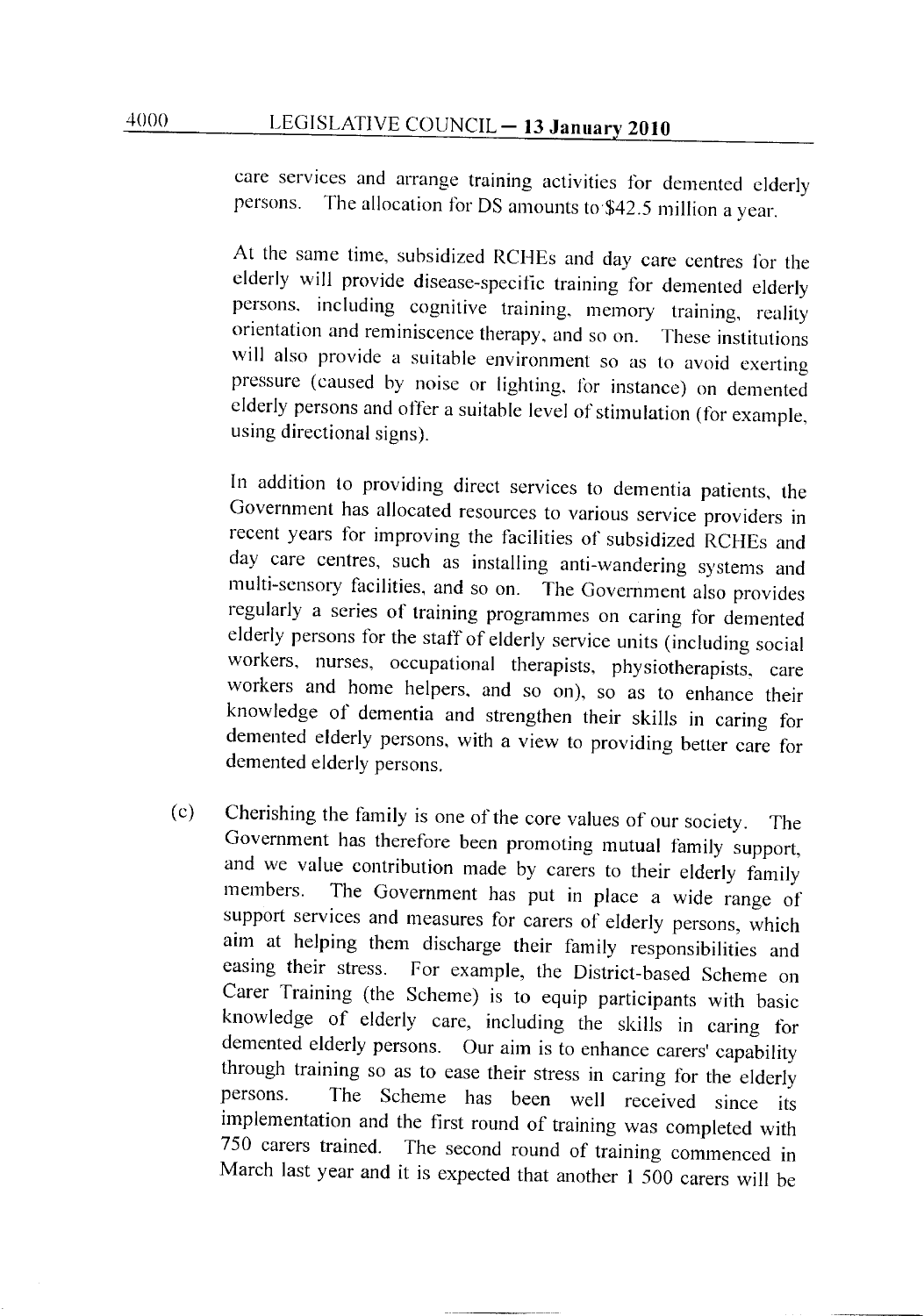trained in a year's time. SWD will further extend the Scheme to Neighbourhood Elderly Centres in April this year.

In addition, the 158 elderly centres, 58 day care centres and 85 home care service teams throughout the territory provide support services for carers, including the provision of information, training and counselling, assistance in forming carers' mutual-assistance groups, setting up of resource centres, and provision and loan of rehabilitation equipment, and so on. At present, all subsidized RCHEs and day care centres also provide relief for carers through their respite services, so that carers can take a break or attend to other businesses.

At the same time, the current social security and welfare systems can offer different forms of protection and support for elderly persons and their carers who are not engaged in employment. At present. people in financial difficulties can apply for financial assistance under the Comprehensive Social Security Assistance Scheme Moreover, the Government has provided a wide range of  $(CSSA)$ . subsidized services such as public housing, medical services and social welfare services for those in need. On top of that, the Inland Revenue Ordinance (IRO) allows for tax deduction in respect of Elderly Residential Care Expenses up to a maximum of \$60,000 per year. Dependent Parent/Grandparent Allowance are also granted under the IRO and taxpayers who reside with the dependants throughout the year are entitled to a \$60,000 allowance. These measures can encourage fellow family members to help look after their elderly persons, and can provide additional support to the carers.

While we fully recognize the importance of carers in taking care of the elderly, we also understand that demented elderly persons require different kinds of care, many of which involve professional knowledge and skills. Family members or individuals may not be able to fully address these care needs. We believe that, compared to providing cash subsidies to the carers, the range of support services subsidized by the Government can better address their needs.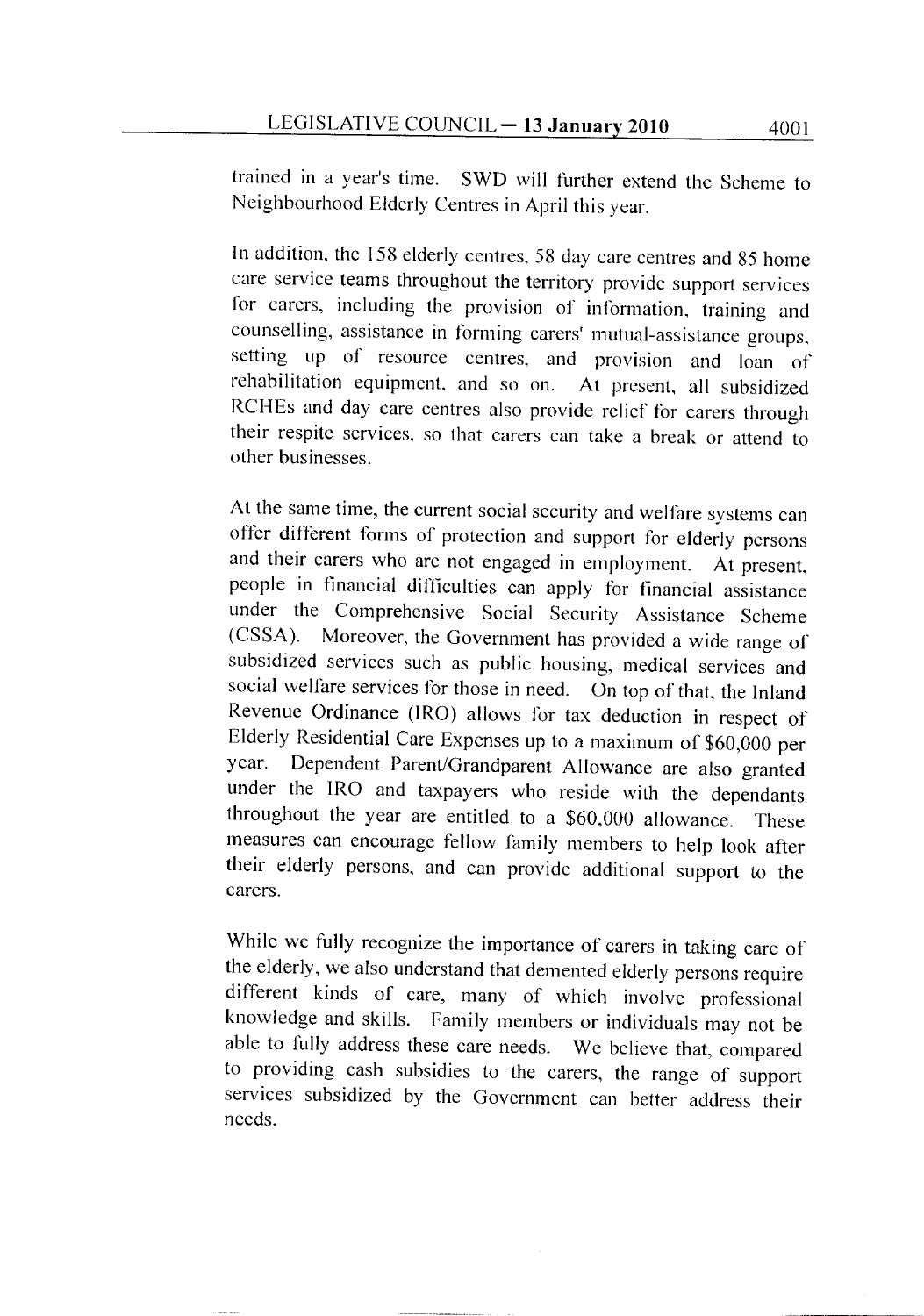DR PAN PEY-CHYOU (in Cantonese): President, the Secretary's reply reminds me of what my neighbour in this Chamber, Honourable IP Wai-ming, has referred to because the Secretary has even counted the Dependent Parent Allowance in.

First, I want to point out that the statistics cited by the Secretary do not give a complete picture because as the Secretary has said, these statistics only cover elderly persons living in the community. Elderly persons who live in RCHEs or are being hospitalized are not included. Moreover, the statistics are collected for elderly persons aged 70 or above but in fact, many patients have their first instance of dementia when they were under this age.

Moreover, I want to point out that we now receive frequent complaints about applications for services made by demented elderly persons under the Mechanism being denied on the grounds that they are independent in terms of However, as these elderly persons cannot really take care of *mobility*. themselves, they have a genuine need for these services. But their applications have been rejected. Furthermore, elderly services provided in the community, such as those by day care centres, cannot really meet the needs of demented elderly persons because such services are primarily designed for elderly persons with sickness or impaired mobility. Such services are not suitable for demented elderly persons who are independent in terms of mobility but suffer from brain degeneration and cannot control their emotions and behaviour. In this connection, I want to know whether the Government is aware of the difference in service requirements? Both the assessment mechanism and the service itself are focused on elderly persons with physical disabilities and have not paid enough attention to elderly persons with mental disabilities. If the Government understands that there is such a shortfall, does it have any plan to improve both these aspects?

SECRETARY FOR LABOUR AND WELFARE (in Cantonese): Thanks to Dr PAN for his question. First, he mentioned that some elderly persons possibly suffering from dementia cannot enjoy elderly services because they failed to pass the assessment under the Mechanism. In fact, even if these elderly persons fail to pass the assessment, they can still enjoy certain integrated home care services which are non-assessment-based. There are two different situations: some services are provided subject to assessment and other services are non-assessment-based. There are two types of cases. The latter are ordinary cases where the elderly persons concerned can perhaps move around by themselves, that is, elderly persons with relatively more mobility but are suffering

4002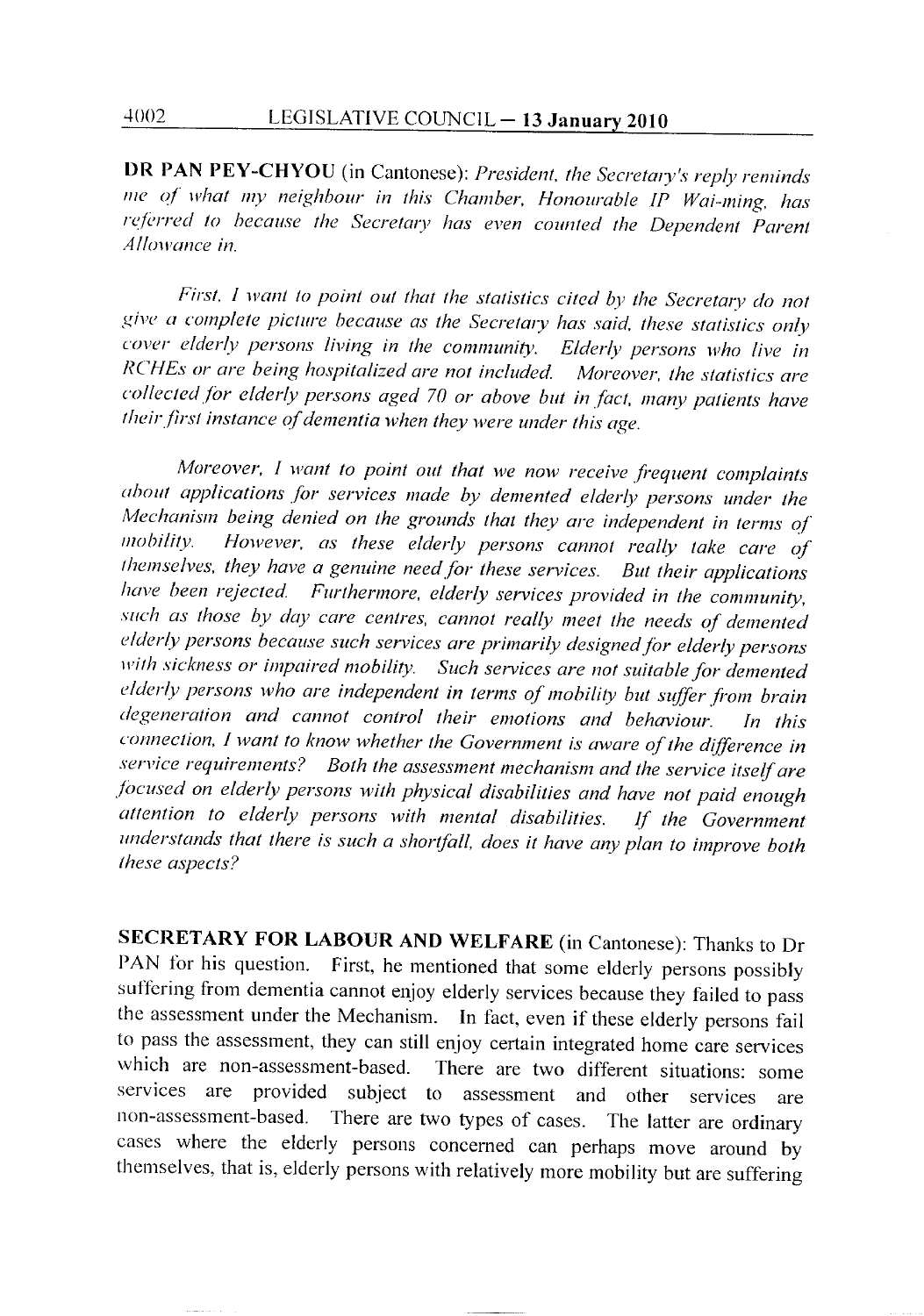from early-stage dementia. What kinds of services are available to them? They can receive relatively simple personal care services including feeding, bathing, measuring body temperature and blood pressure, and even home cleaning, meal services as well as transportation to day care centres. All these services can be enjoyed by such elderly persons and we can also provide counselling services when necessary. Hence, elderly persons who have not been assessed may not necessarily be deprived of any services. This is the first point I want to make.

The second point relates to what I have said in the main reply just now. We have allocated some \$40 million to some organizations including day care centres and subvented RCHEs to employ additional staff. The objective is precisely to better serve demented elderly persons so that tailor-made services can be provided by physiotherapists, occupational therapists and care workers to them. The elderly persons concerned can come into contact with more people and talk to them. In particular, some elderly persons like to talk about the past. If there is someone to talk to them about the past, their cognitive functions may recover gradually. As a doctor, Dr PAN should know very clearly about this and he is an expert. Hence, we have already allocated additional resources for the care of demented elders. Moreover, this year's funding provision is also made available to RCHEs participating in the Bought Place Scheme. The fact is that we are improving our elderly services and we are going in a better direction.

PRESIDENT (in Cantonese): Which part of your supplementary question has not been answered?

DR PAN PEY-CHYOU (in Cantonese): My question is about those services to be provided under the Mechanism and not those non-assessment-based services that the Secretary just talked about because if those services, that is, the latter ones can meet the needs of demented elderly persons, it will not be necessary for them to make applications under the Mechanism ......

PRESIDENT (in Cantonese): Members should avoid making lengthy remarks when asking supplementary question to the extent of making a question unclear. Please put your follow-up questions in a simple and concise way.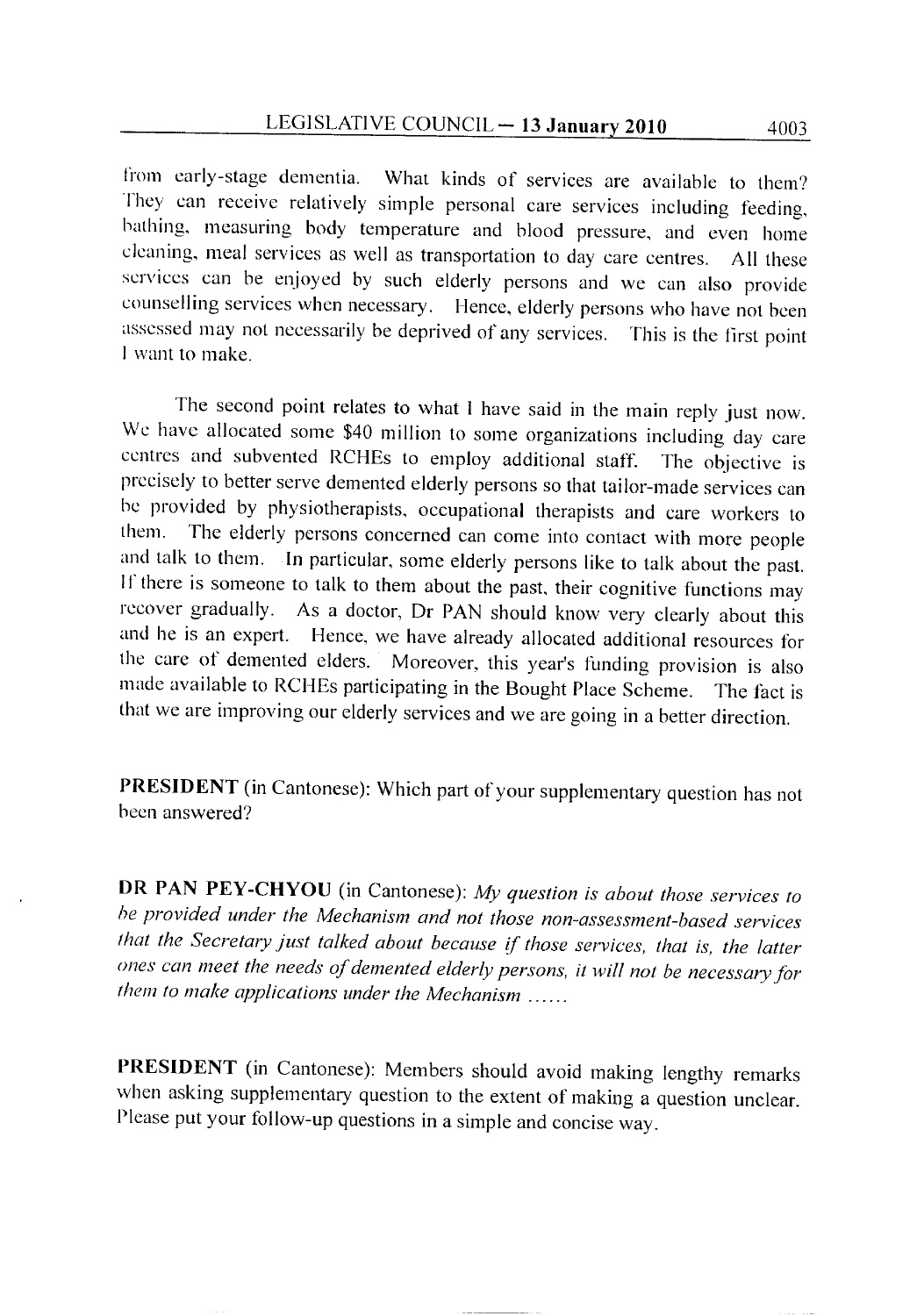DR PAN PEY-CHYOU (in Cantonese): Here is my follow-up question: I want to know whether the Government is aware that some demented elderly persons who are in genuine need of such services are often excluded under the Mechanism?

SECRETARY FOR LABOUR AND WELFARE (in Cantonese): President, thanks to Dr PAN for his question. In fact, I conducted a visit with my colleagues on New Year's Eve to observe the assessment process myself. We paid a home visit a demented elderly person aged 79 years. I had a long chat with him and observed the whole assessment process. If he is found to be qualified after the assessment, we will certainly provide the services he requires, either home care or residential home services. But if he is not qualified, of course we cannot provide the said services to him. For elderly persons who are not qualified, as I have mentioned in my reply just now, if they are assessed to be not eligible for the services or to have no need for such services, they can still enjoy ordinary integrated home care services. The most important thing is that these services are available to them. The Honourable Member said just now that no service was available to these elders. But that is not true. We will never do nothing to help them. I want to clarify this because Members may have some misunderstanding on what I have just said about this point.

MR LAU WONG-FAT (in Cantonese): President, many demented patients suffer from mood fluctuations, depressions, temper tantrums, and so on, and have to receive psychological and behavioural therapy. Ordinary RCHEs or day care centres may have difficulty in handling these cases. Will the Government inform this Council whether consideration will be given to setting up specialized residential care homes for demented elders so as to provide better care and treatment to such unfortunate elderly persons and to alleviate the stress of family members of the patients?

SECRETARY FOR LABOUR AND WELFARE (in Cantonese): Thanks to Mr LAU for his question. In fact, a couple of years ago, we tried to deal with the issue from the angle of dedicated service, that is, to provide specialist service, the so-called dementia care service. But the result was unsatisfactory. Hence. having experimented with an alternative approach but without good results, our direction now is to revert to an integrated all-round approach because our ultimate goal is to provide all-round services and support to the elderly. Bringing all demented elderly persons together may even have an undesirable effect on them.

4004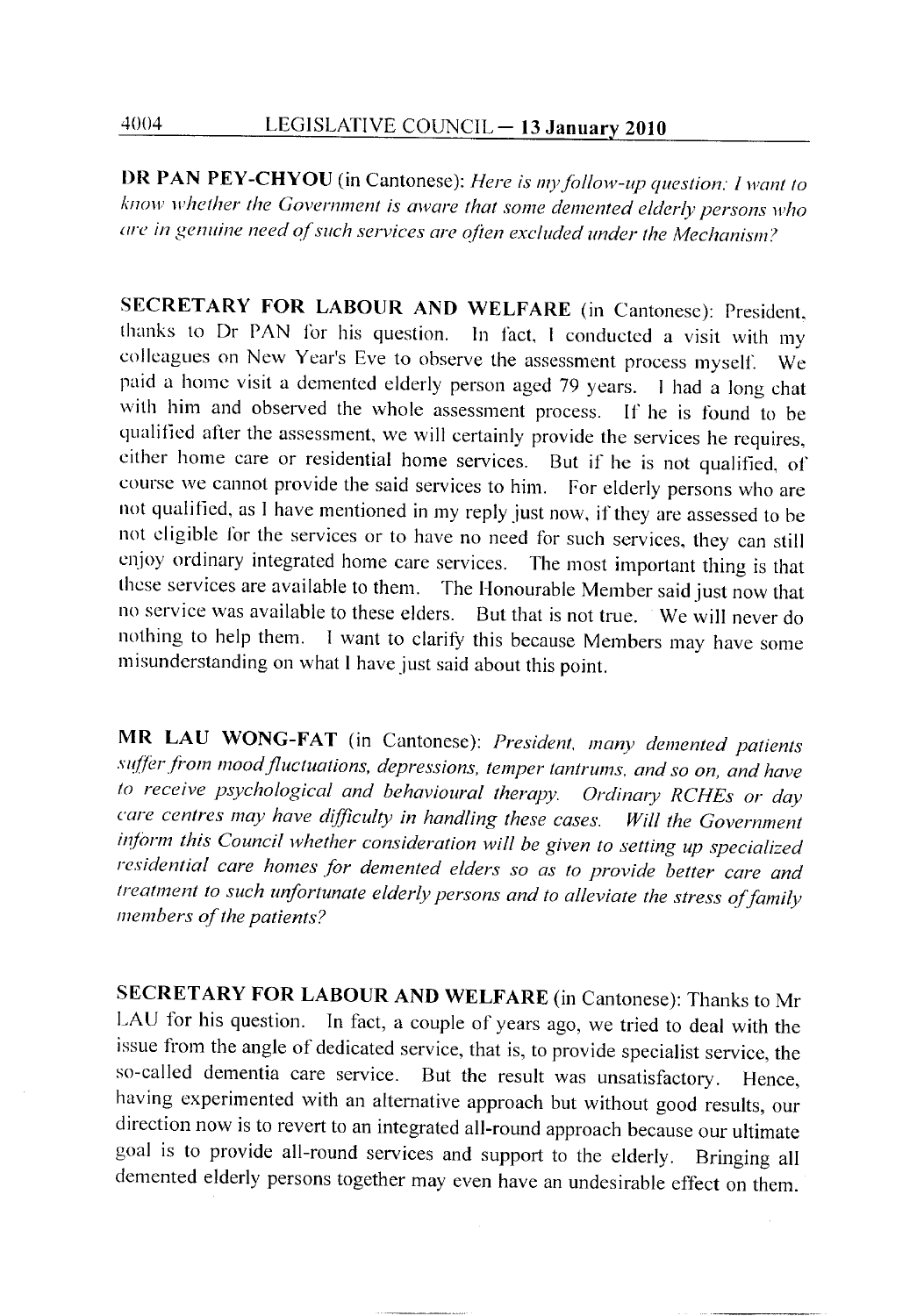If there is another setting where they can talk to and interact with normal people, it will be more beneficial to their health. Having tried and tested different approaches, we find that the present method and model are better. Hence, we will not revert to the course of setting up a special care centre for demented elderly persons.

In fact, Mr LAU, all-round and total services have already been provided in the RCHEs. As I said just now in the main reply, the manpower of all these centres has been enhanced. The most important improvement is about Moreover, other equipment such as sensory rooms and reminiscent manpower. corners has been added so that the elderly persons can be reminded of things in the past and this can in turn help prevent rapid deterioration of their cognitive Therefore, throughout the process, we have replicated functions and memories. elements from our past experiences of single service under the present mode of integrated services.

MS CYD HO (in Cantonese): President, the reply given by the Secretary has hidden some facts and down-played the problem because their calculations only include elderly persons aged 70 or above. Even so, there are 63 000 demented elderly persons living in the community. For the families of these 63 000 elderly persons who could only be cared for in the community, they have to face enormous psychological, physical and financial pressures. However, when these elderly persons want to obtain residential care services, when they want to be cared for in institutions, the waiting time is as long as 24 months. *The* situation is in fact very difficult for these families. Does the Secretary have a policy objective to shorten the waiting time from 24 months to three months? And does he have any information about these 63 000 families? How many of them can afford to hire helpers to care for the patients? Howe many families have members who have to take leave from work to take care of these elders, or have a family member who resigns from work and becomes a full-time carer for the elderly? How many families are in fact living from hand to mouth and cannot afford to have members stop working to care for the elders, and the financial burden of these families is way beyond that covered under the CSSA? The Secretary must answer all these questions so that we can see the extent of the problem, and the authorities should shorten the waiting period accordingly.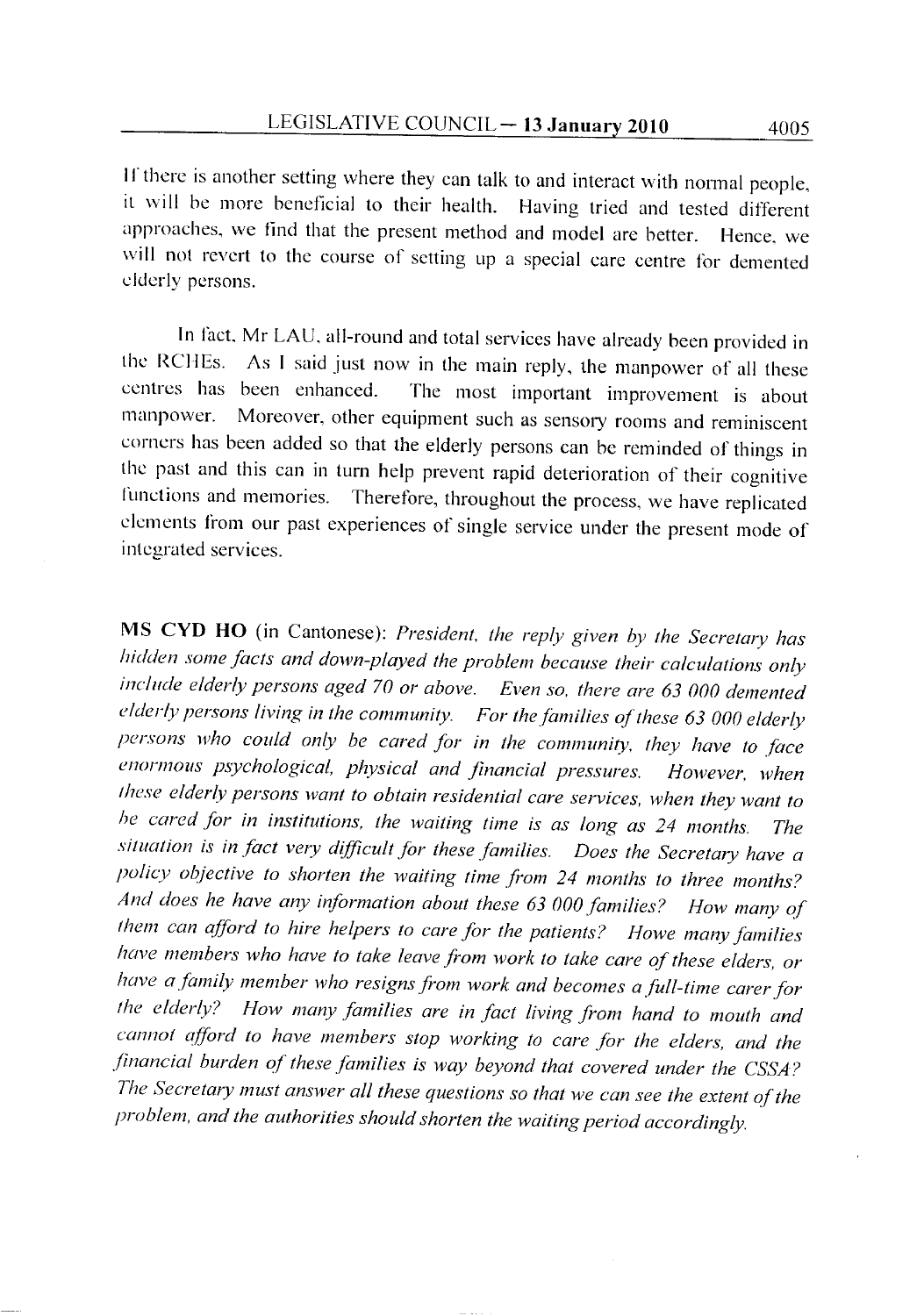SECRETARY FOR LABOUR AND WELFARE (in Cantonese): Thank you Ms HO for her questions. Your concerns are shared by me. What is the method we are using to deal with the problem now? First, you mentioned the elderly persons aged 70 or above. What about those of a younger age? According to expert opinion, the incidence rate of dementia for elderly persons aged below 65 is generally not high. Of course, there are cases of such but the incidence rate is not high. The threshold of 70 is set after the joint study conducted by the DH and CUHK. For elderly persons not living in RCHEs and those living in the community, if there is a need, we can in fact provide ...... as I have just said, we can provide them with home care services. There are two different situations where some services are provided subject to assessment and other services which are non-assessment-based and to be provided for ordinary cases. Certain elderly services are provided to these elderly persons and the waiting time is generally two months.

As regards the provision of RCHEs, we have just discussed the findings of a consultancy study conducted by the University of Hong Kong (HKU) at the meeting of the Panel on Welfare Services this Monday. The consultancy study was commissioned by the Elderly Commission on problems brought by the ageing population. Of course, demented elderly persons is one of the issues we have to deal with but the big picture is about the ageing population. How can we deal with the related issues in terms of the provision of elderly services and residential care services? Three recommendations have been made in the HKU's report. First, the most important thing is to enhance home care services because if that can be achieved, the pressure for providing RCHEs would be minimized. Second, in terms of residential care services, the situation of early or unwarranted admission of the elderly to RCHEs should be avoided. This is also an important For elderly persons who are given dual options of either consideration. residential or home care services after assessment under the Mechanism, they should be encouraged to use home care services first. This is the general direction to follow. Of course, the consultancy study has also recommended that before admission to RCHEs, elderly persons should be subject to a means test. This is the consultancy's view and this recommendation is to be implemented last. The most important thing is to enhance home care services and that is exactly the direction in which we are working.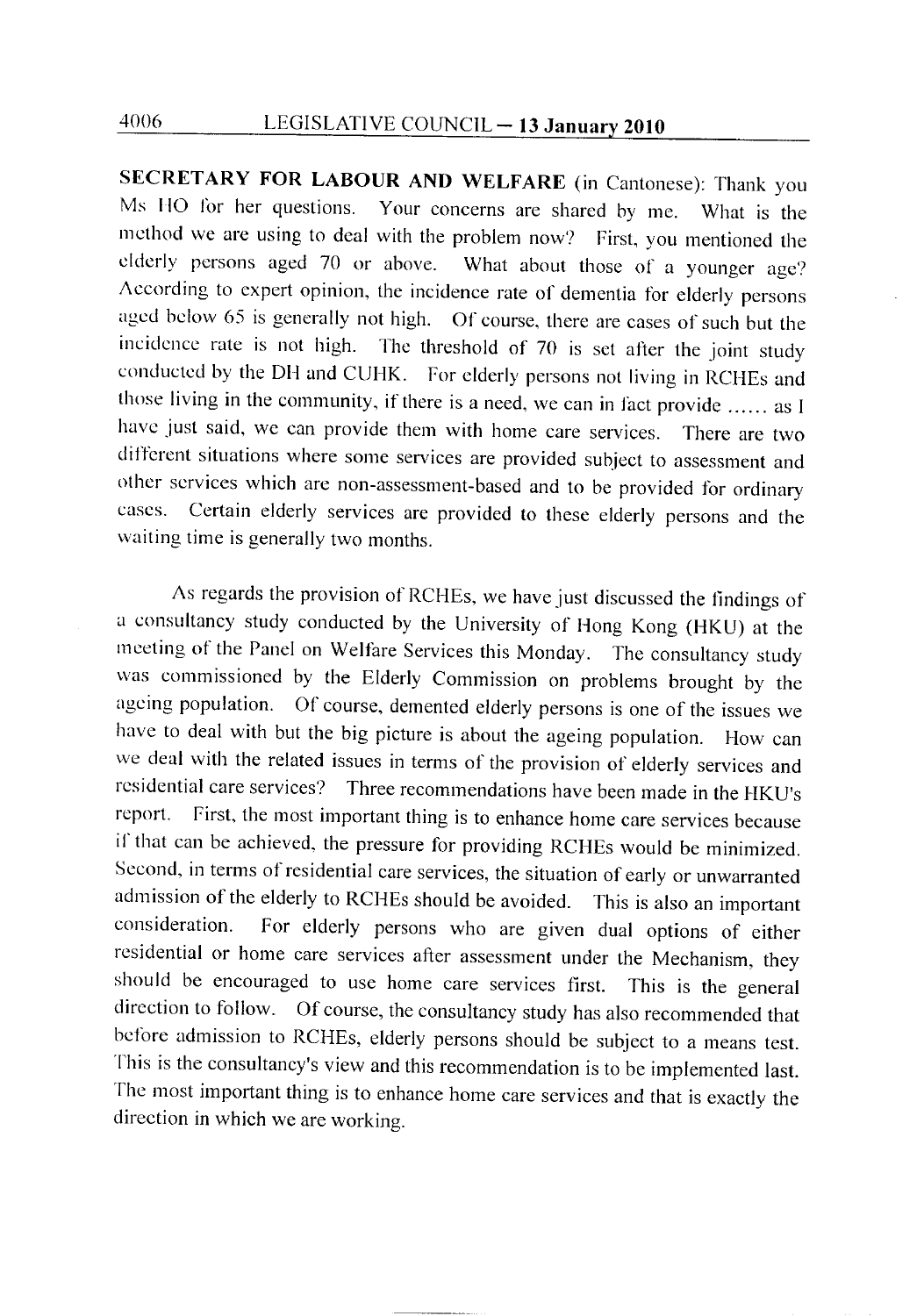PRESIDENT (in Cantonese): Has your supplementary question not been answered? Has the Secretary not answered your question about shortening the waiting time?

MS CYD HO (in Cantonese): In fact, he is not interested in shortening the waiting time. Now, I know that not letting elderly persons stay in RCHEs is for their own good. But the Secretary must at least tell us how many of the families concerned are living from hand to mouth and it is practically not possible for a family member to take care of the demented patient full time? Has he done any assessment on that?

SECRETARY FOR LABOUR AND WELFARE (in Cantonese): It is not easy to conduct such an assessment. Members can see that the figures from CUHK's study are about incidence rates only. If each family has to be interviewed, the survey will be a mammoth task. Nonetheless, I think the most important message is that we are most willing to render assistance to the needy families as long as they ask for our help when needed. We will definitely provide them with assistance.

PRESIDENT (in Cantonese): This Council has spent more than 22 minutes on this question. Last oral question.

MR LEUNG KWOK-HUNG (in Cantonese): President, I heard the Secretary talk about something like being sentimental and reminiscent of the old regime just now.

PRESIDENT (in Cantonese): Mr LEUNG, please put your question according to the original version of the main question.

MR LEUNG KWOK-HUNG (in Cantonese): The Government should in fact have these services because it has been 12 years after reunification and the Elderly Commission ......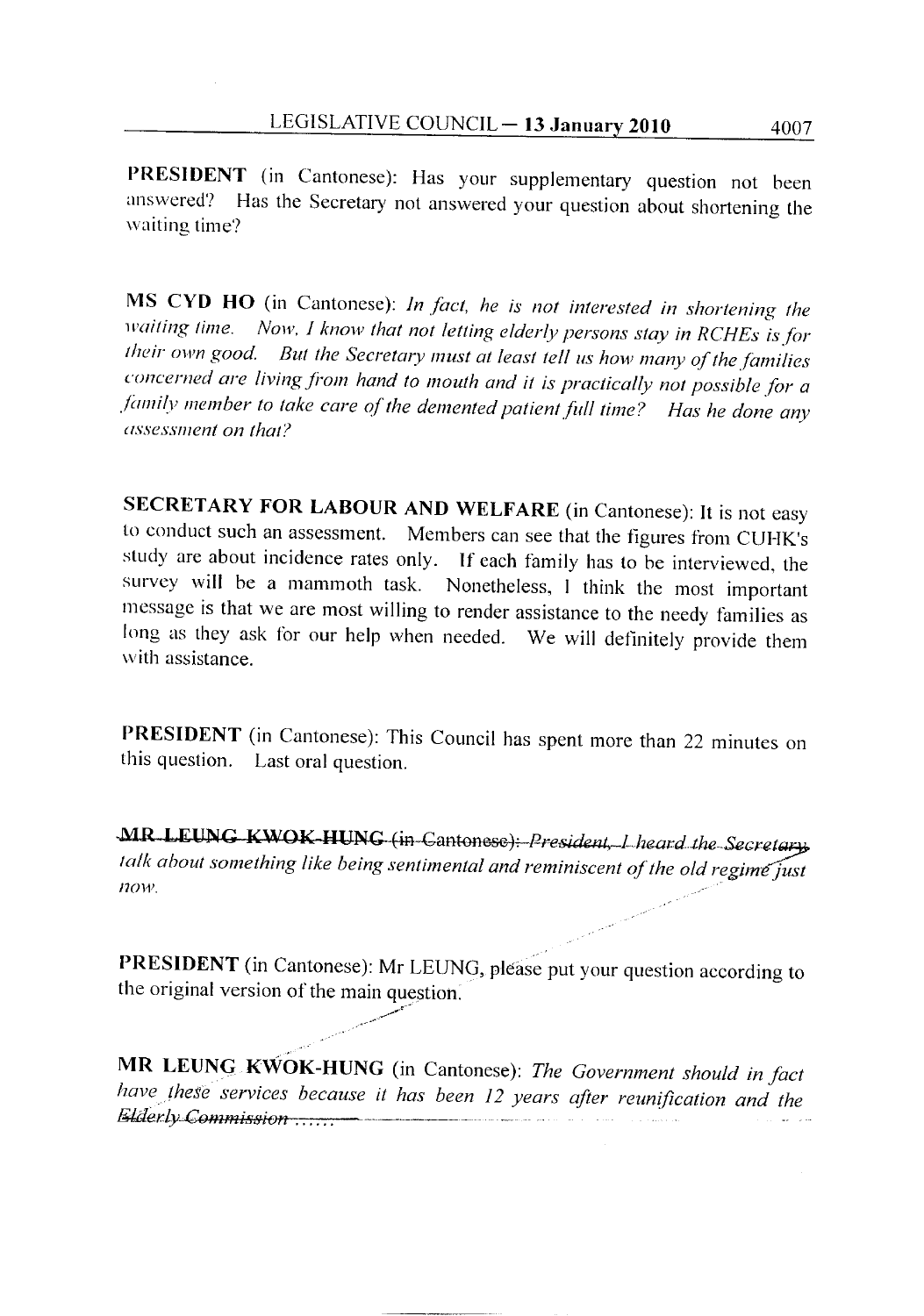The Government is also expanding the programme of seawater flushing to reduce the consumption of potable water for this purpose. Main laying and infrastructural facilities are underway in Yuen Long, Tin Shui Wai, Tuen Mun East and Pokfulam to supply seawater for toilet flushing. They are scheduled for completion in We have also started planning for the expansion of seawater 2014. flushing supply system to Tung Chung on Lantau Island.

# **Elderly People Suffering from Dementia**

DR PAN PEY-CHYOU (in Chinese): President, I have received  $13.$ complaints from quite a number of elderly groups and family members of elderly people that fundings currently provided by the Government for care services for elderly people suffering from dementia and support for these elderly people are In this connection, will the Government inform this Council, far from adequate. with respect to each year from 2004 to 2008:

of the number of elderly people suffering from dementia in Hong  $(a)$ Kong; whether it knows among them, the number of attendances at hospitals or clinics under the Hospital Authority (HA) and the Department of Health (DH), as well as the number of elderly people who were waiting for places in subvented care and attention homes or infirmaries through the Standardized Care Need Assessment Mechanism for Elderly Services (SCNAM) of the Social Welfare Department (SWD) (set out in the table below);

| Year        | Number of elderly<br>people suffering from<br>dementia in Hong Kong | Number of elderly<br>people suffering from<br>dementia who are<br>waiting for places in<br>subvented care and<br><i>attention homes or</i><br>infirmaries through the<br>SCNAM of the SWD | Number of<br>attendances of<br>elderly people<br>suffering from<br>dementia at hospitals<br>or clinics under the<br>HA and DH |
|-------------|---------------------------------------------------------------------|-------------------------------------------------------------------------------------------------------------------------------------------------------------------------------------------|-------------------------------------------------------------------------------------------------------------------------------|
| 2004        |                                                                     |                                                                                                                                                                                           |                                                                                                                               |
| 2005        |                                                                     |                                                                                                                                                                                           |                                                                                                                               |
| 2006        |                                                                     |                                                                                                                                                                                           |                                                                                                                               |
| <i>2007</i> |                                                                     |                                                                                                                                                                                           |                                                                                                                               |
| 2008        |                                                                     |                                                                                                                                                                                           |                                                                                                                               |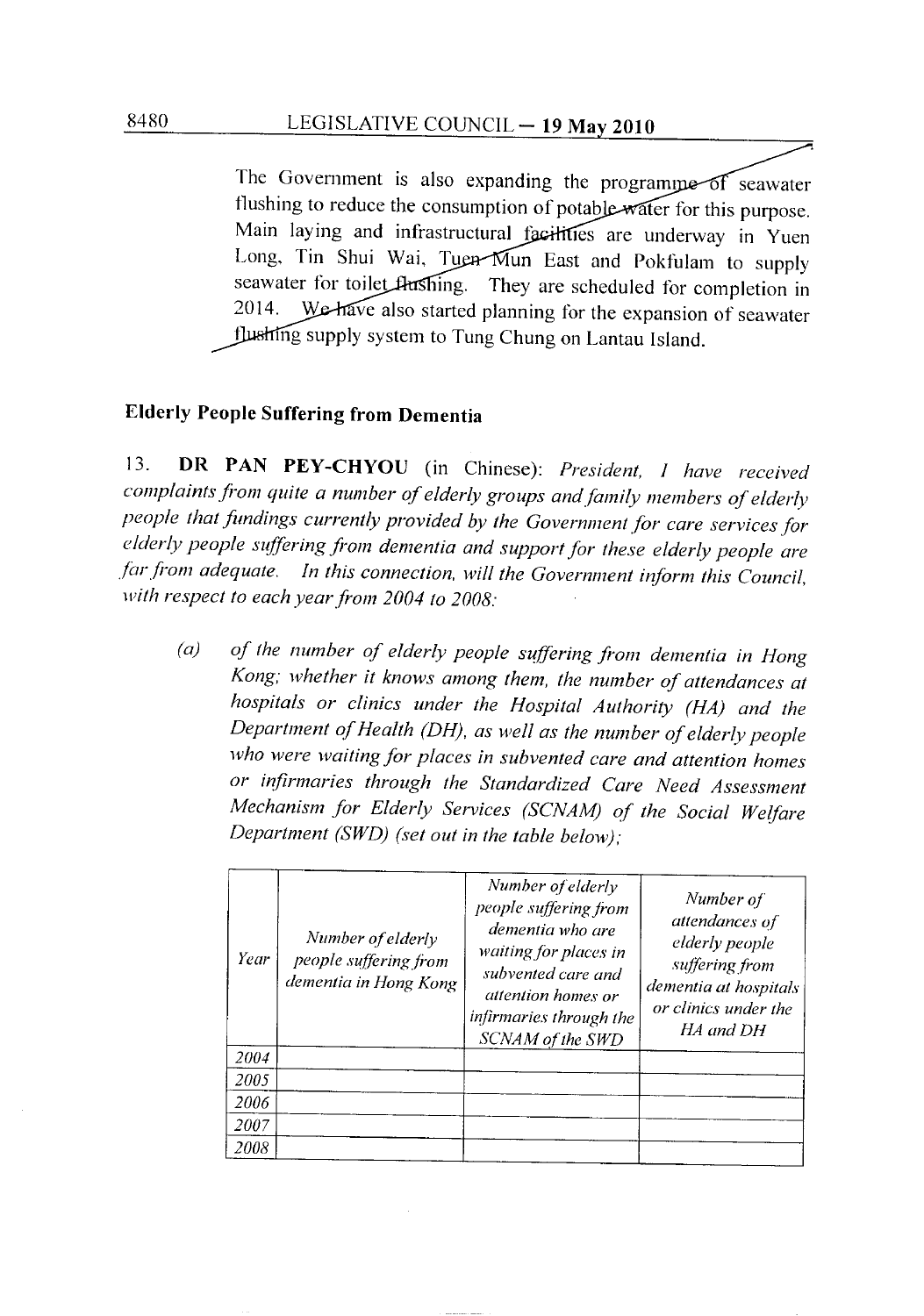whether it knows the respective numbers of elderly people suffering  $(b)$ from dementia who are residing in various residential care homes for the elderly (RCHEs), receiving home care services in day care centres and receiving home-based community care services (set out in the table below); and

|             | Number of elderly people suffering from dementia |                                                        |                                                       |  |
|-------------|--------------------------------------------------|--------------------------------------------------------|-------------------------------------------------------|--|
| Year        | Residing in various<br><b>RCHEs</b>              | Receiving home<br>care services in day<br>care centres | Receiving<br>home-based<br>community care<br>services |  |
| 2004        |                                                  |                                                        |                                                       |  |
| 2005        |                                                  |                                                        |                                                       |  |
| 2006        |                                                  |                                                        |                                                       |  |
| <i>2007</i> |                                                  |                                                        |                                                       |  |
| <i>2008</i> |                                                  |                                                        |                                                       |  |

of the amount of designated funding provided by the Government for  $(c)$ care services for elderly people suffering from dementia, as well as the number of beneficiary organizations of such services, whether it knows the average enrolment rate, average waiting time and number of beneficiaries (set out in the table below)?

|      | Care services for elderly people suffering from dementia |                                           |                              |                         |                            |
|------|----------------------------------------------------------|-------------------------------------------|------------------------------|-------------------------|----------------------------|
| Year | Amount of<br>designated<br>funding                       | Number of<br>beneficiary<br>organizations | Average<br>enrolment<br>rate | Average<br>waiting time | Number of<br>beneficiaries |
| 2004 |                                                          |                                           |                              |                         |                            |
| 2005 |                                                          |                                           |                              |                         |                            |
| 2006 |                                                          |                                           |                              |                         |                            |
| 2007 |                                                          |                                           |                              |                         |                            |
| 2008 |                                                          |                                           |                              |                         |                            |

SECRETARY FOR LABOUR AND WELFARE (in Chinese): President, like other developed economies, Hong Kong is facing the challenges of an ageing population. Hence, the Government has been allocating additional resources in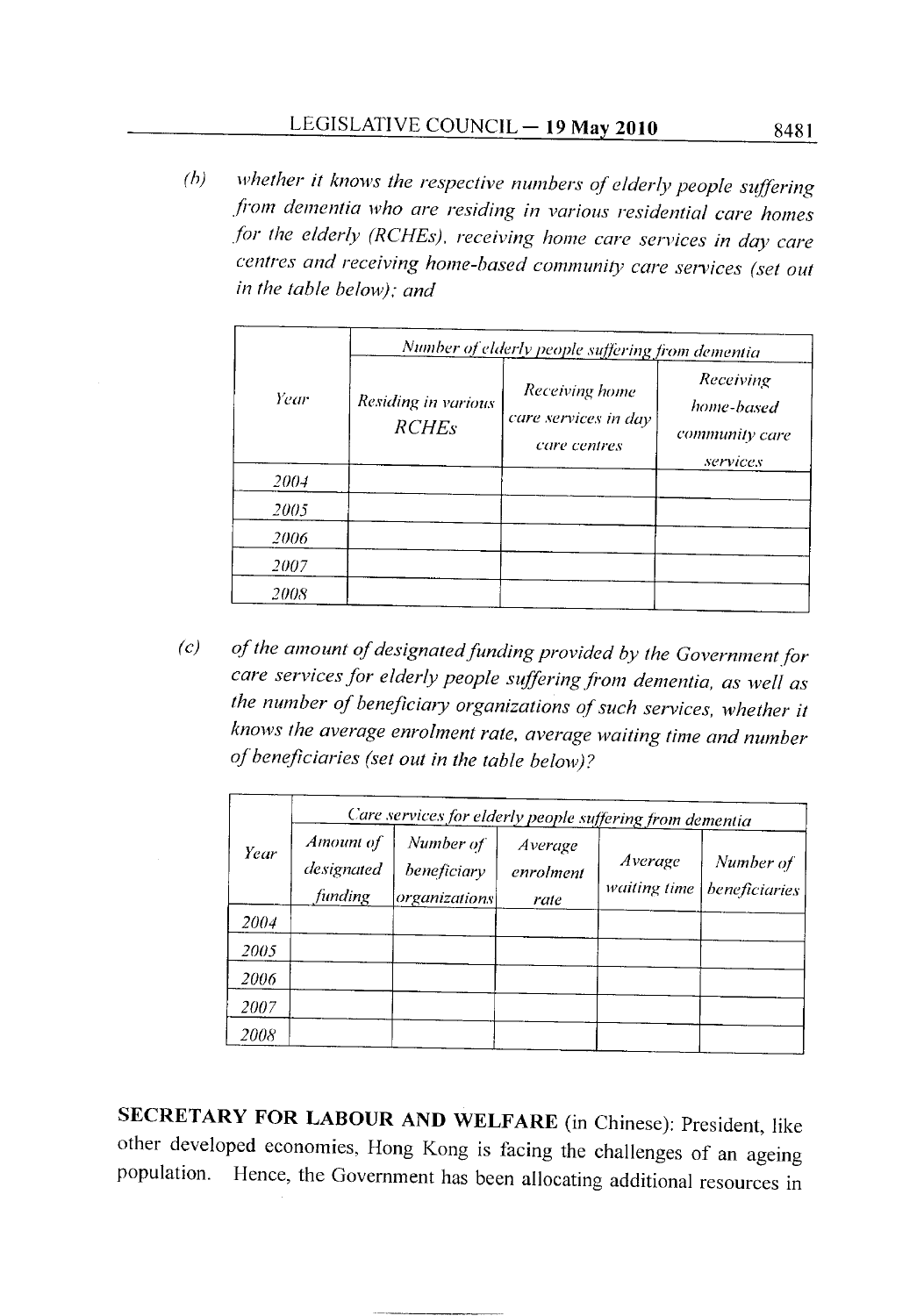recent years to enhance the care services for elders, including the support for demented elders and their carers.

My reply to Dr PAN Pey-chyou's questions is as follows:

According to the study conducted jointly by the DH and the (a) Department of Psychiatry of The Chinese University of Hong Kong in 2006, around 9.3% of elders aged 70 or above living in the community suffered from dementia. Based on the elderly population (aged 70 or above) of about 678 000 in mid-2009, it is estimated that there are some 63 000 demented elders living in the community at present.

The Elderly Health Centres (EHCs) of DH provide clinic service of health assessment, counselling, curative treatment and health education, and so on, to enrolled elderly members, including those suffering from dementia. The number of demented elders served by EHCs from 2004 to 2008 is as follows:

| Year | Number of demented elders receiving service at EHCs |
|------|-----------------------------------------------------|
| 2004 | 298                                                 |
| 2005 | 241                                                 |
| 2006 | 250                                                 |
| 2007 | 244                                                 |
| 2008 | 302                                                 |

As regards the HA, as elders may have more than one disease at a time (for example, elders with chronic diseases may also be diagnosed with dementia), the HA would arrange for doctors of different specialties to follow up their cases, having regard to the elders' different clinical needs and conditions, so as to provide them with appropriate care. In individual circumstances, patients with dementia may be provided with services by more than one specialty, including internal medicine, geriatrics and psychiatric departments. The number of dementia patients referred to the psychiatric department for follow-up is as follows: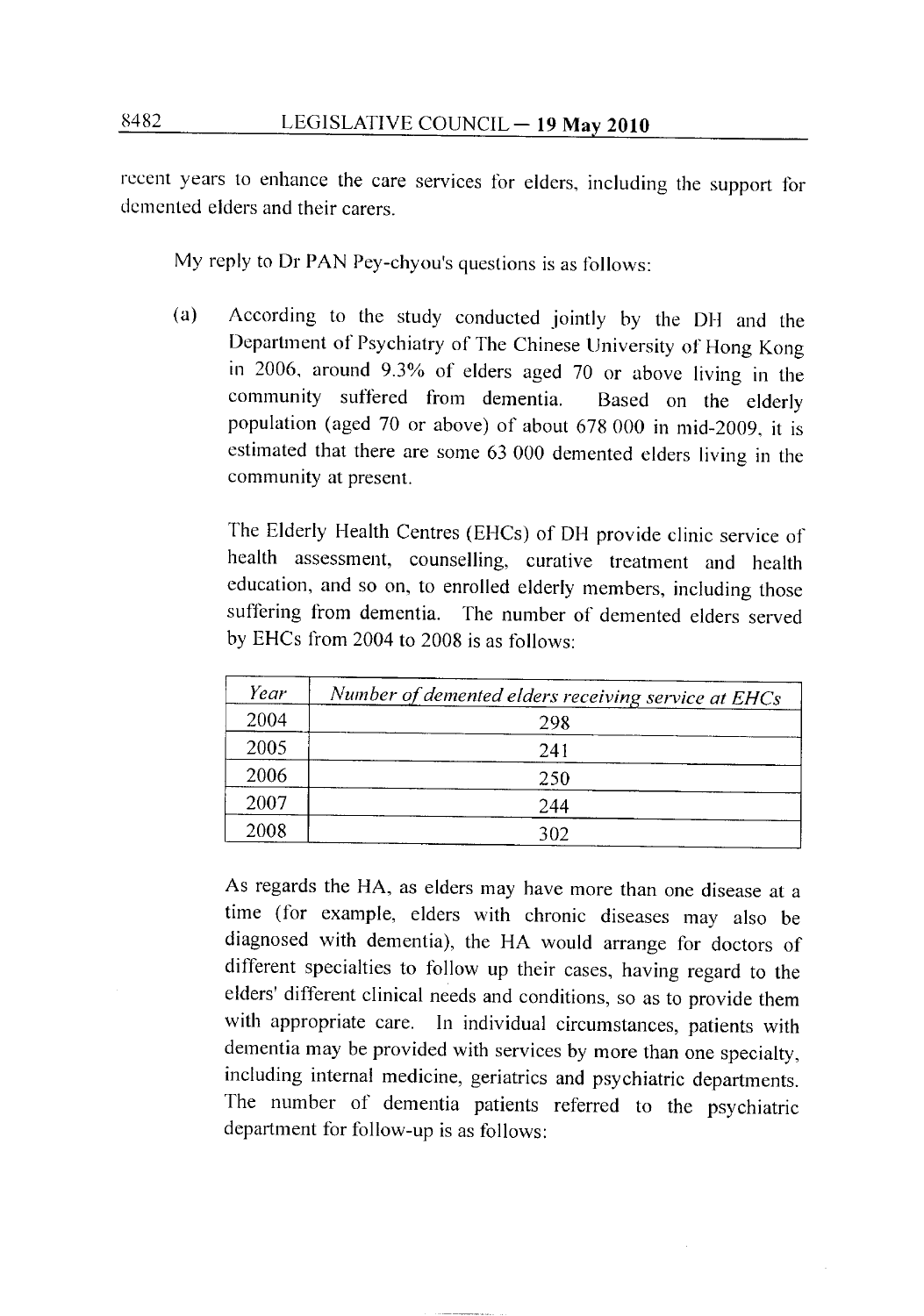| Year | Number of patients with dementia followed up by the<br>psychiatric department of HA (estimate) |
|------|------------------------------------------------------------------------------------------------|
| 2004 | 8 100                                                                                          |
| 2005 | 8800                                                                                           |
| 2006 | 9 3 0 0                                                                                        |
| 2007 | 9 700                                                                                          |
| 2008 |                                                                                                |

Note:

The above figures do not include demented elders followed up by other specialties.

The SCNAM of the SWD adopts an internationally recognized assessment tool to assess elders' abilities in looking after themselves, their physical functioning, memory, communication skills, behaviour and emotion, health conditions, living environment and abilities in coping with their daily activities, and so on, in order to recommend and match appropriate care services for elders in need. Since the assessment is not designed for the purpose of medical treatment, its focus is on elders' capability in respect of the abovementioned areas, and not on ascertaining whether they are suffering from any particular disease. The SWD has no separate record of the number of demented elders being matched with services through the SCNAM.

At present, there is no requirement for elders receiving various kinds  $(b)$ of elderly care services to go through an assessment on dementia. Hence, we do not have precise information on the number of demented elders using our services.

Nevertheless, the SWD has been providing a "dementia supplement" (DS) to all subvented RCHEs in the territory since the 1998-1999 financial year, enabling RCHEs to employ additional professional staff to provide care services and arrange training activities for demented elders. The allocation of DS has been further extended to cover all private RCHEs participating in the Enhanced Bought Place Scheme (EBPS) since 2009-2010. RCHEs applying for DS have to report to the SWD the number of residing elders suffering from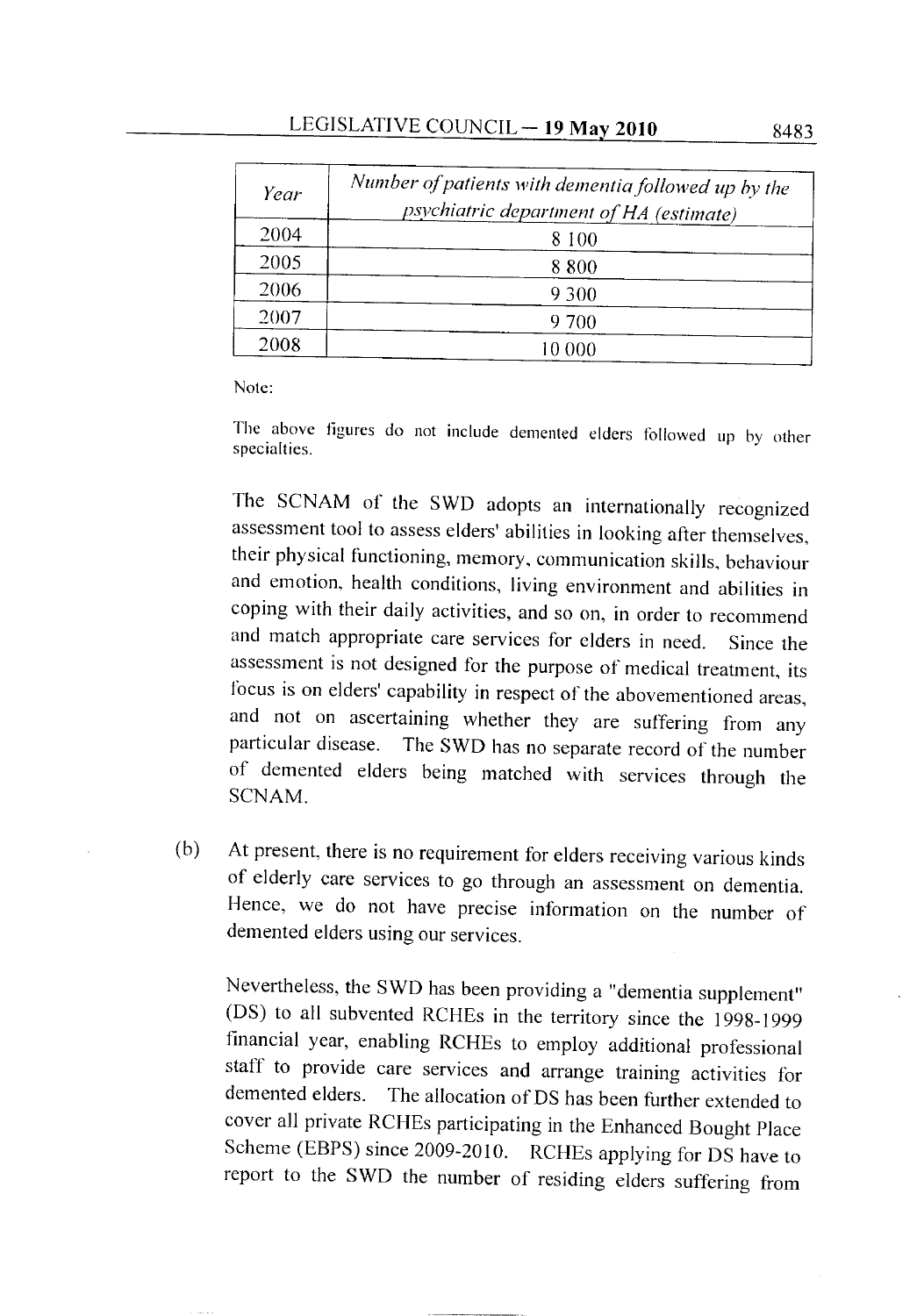dementia (that is, the number of elders confirmed to be suffering from dementia by the psychogeriatric team of the HA). Based on the information collected from this channel, the number of demented elders residing in the RCHEs receiving DS from 2004-2005 to  $2009-2010$  is as follows:

| Financial year | Number of demented elders in the RCHEs |  |
|----------------|----------------------------------------|--|
| 2004-2005      | 1848                                   |  |
| 2005-2006      | 2 0 0 5                                |  |
| 2006-2007      | 2 1 8 0                                |  |
| 2007-2008      | 2 3 5 8                                |  |
| 2008-2009      | 2 5 4 2                                |  |
| 2009-2010      | 3 9 6 2                                |  |

Since the DS arrangement is not applicable to subsidized day care services, home care services or private RCHEs not participating in EBPS, the SWD does not have the relevant figures in respect of these services.

Regarding elderly care services, as mentioned above, all subvented  $(c)$ RCHEs and private RCHEs participating in EBPS have been receiving DS. The DS allocation from 2004-2005 to 2009-2010, the number of beneficiary organizations and beneficiaries are as follows:

| Financial<br>year | Allocation for<br>dementia<br>supplement | Number of<br>beneficiary<br>organizations | Number of<br>beneficiaries |
|-------------------|------------------------------------------|-------------------------------------------|----------------------------|
| 2004-2005         | \$14.3 million                           | 110                                       | 1848                       |
| 2005-2006         | \$13.7 million                           | 116                                       | 2 0 0 5                    |
| 2006-2007         | \$13.7 million                           | 121                                       | 2 1 8 0                    |
| 2007-2008         | \$22.4 million                           | 124                                       | 2 3 5 8                    |
| 2008-2009         | \$24.3 million                           | 127                                       | 2 5 4 2                    |
| 2009-2010         | \$42.5 million                           | 257                                       | 3 9 6 2                    |

In addition, the Government allocated an extra \$17.12 million to 188 subsidized RCHEs and day care centres in 2008-2009 so that they could improve their facilities (such as installing anti-wandering